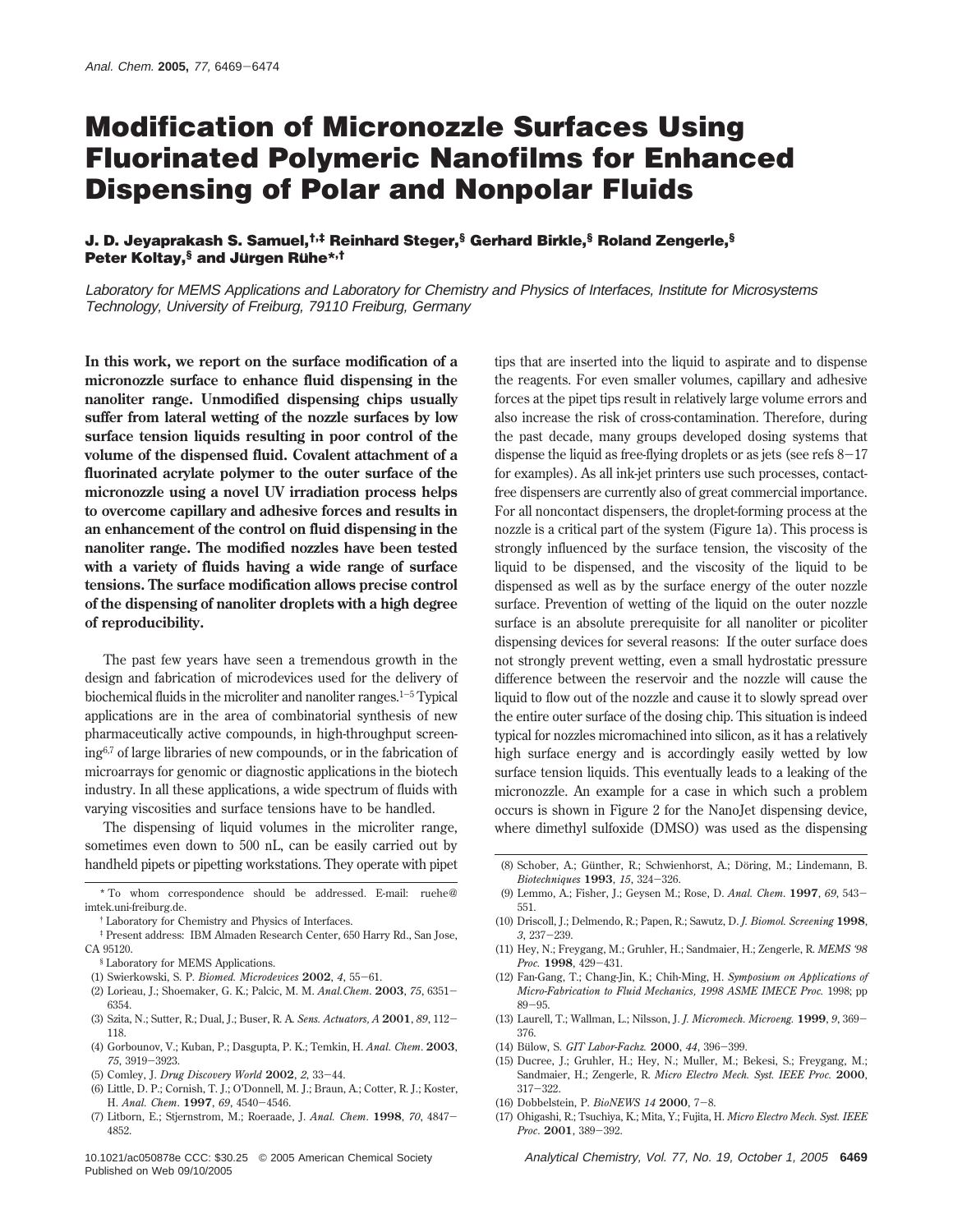

**Figure 1.** (a) Schematic description of the dispensing process at the nozzle orifice of a NanoJet chip and a liquid cartridge container (*θ*, contact angle of the fluid at the micronozzle interface; d, diameter of the micronozzle). (b) Cross section of the dosage chip. (c) Sketch of a single channel of the dispensing device.

fluid. It can be easily seen that, even without any hydrostatic pressure applied, the liquid flows out of the nozzle and spreads on the whole chip surface.

A second problem is that wetting of the nozzle also increases the kinetic energy needed for the droplet to break away from the surface. This decreases the ability to control the size of the drops that are dispensed by the chip. Last but not least, any wetting of the outer nozzle surface enhances the probability that the drop or jet does not break off in all locations simultaneously. This will cause the drop to leave the chip not exactly perpendicular to its surface and eventually cause it to hit the substrate off target.

Two different strategies have been proposed to circumvent wetting-imposed limitations on dispensing small volumes with micronozzles. The first is a geometrical solution, in which the nozzle is designed in such a way that the liquid is not able to wet the surface outside the nozzle. Different approaches for such a solution have been tested.<sup>13,17</sup> In one example, a tubelike nozzle as shown in Figure 3 is generated, in which the nozzle outlet is turned ∼180° against the gravitational force. In this case, a liquid

**6470** Analytical Chemistry, Vol. 77, No. 19, October 1, 2005

cannot wet the shell surface of the tube, because the additional pull on the liquid by the gravitational force does not allow the meniscus to reach this surface. Although these approaches show a good behavior with several liquids, problems start to arise when organic solutions with surface tensions below 30 mN/m are used. Tests with different tubelike nozzles as depicted in Figure 3 have shown that wetting of the complete nozzle area occurs if liquids such as 2-propanol or methanol are used. In these cases, the wetting happens not during the filling of the nozzle but during the droplet ejection process when the droplet breaks up and a small portion of the liquid is sucked back, which cannot re-enter the nozzle.

The second approach involves the modification of the area around the micronozzle tip making it hydrophobic/solvophobic through the deposition of low surface energy coatings. To this, frequently fluorinated compounds are attached to the chip surfaces. However, most of the processes used to generate lowenergy surfaces use cumbersome techniques such as plasma polymerization of fluorinated monomers, argon plasma sputtering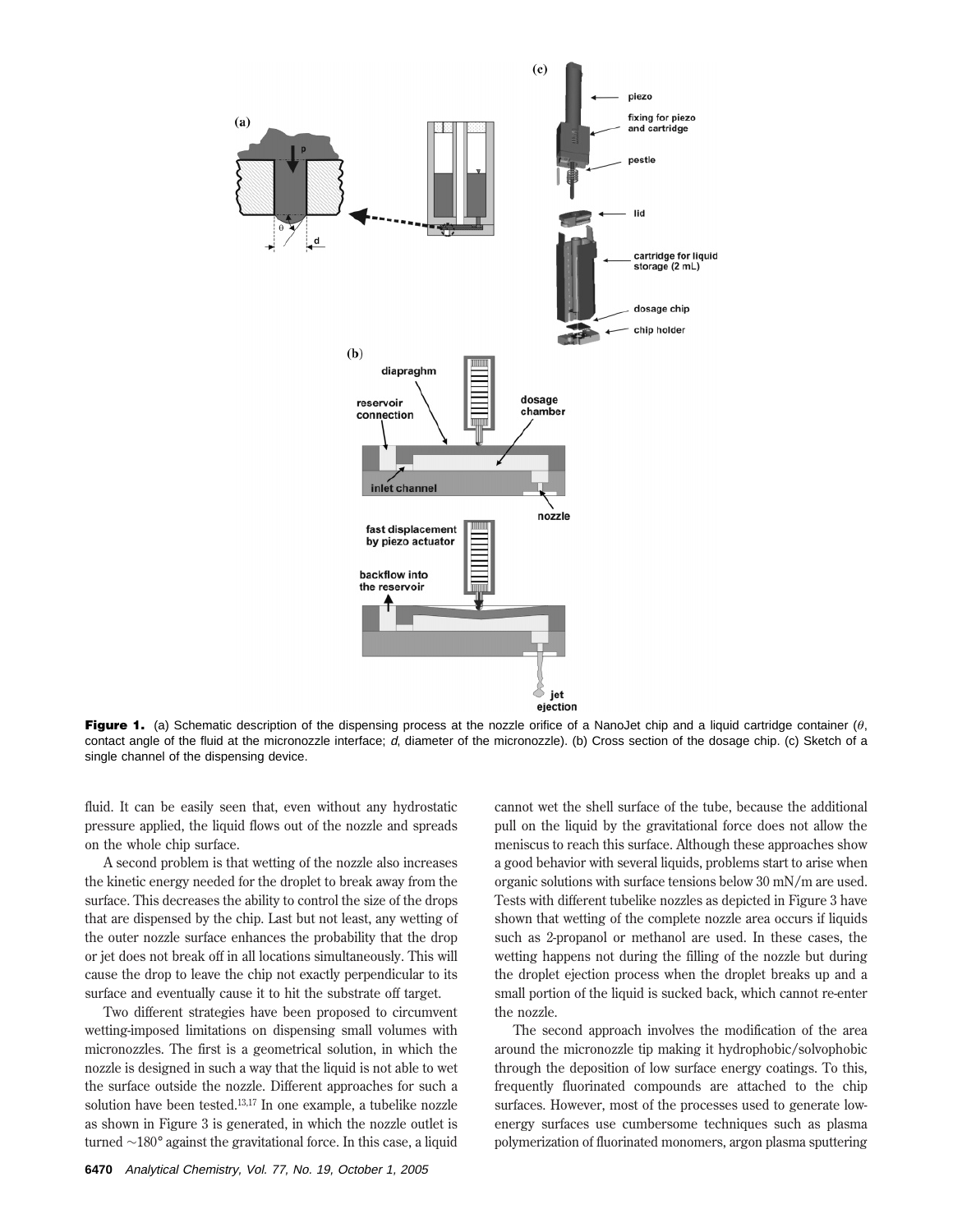

**Figure 2.** Optical micrograph of an unmodified NanoJet chip after dispensing of DMSO. Strong lateral wetting can be seen around the nozzle surface.



**Figure 3.** SEM images of two different tubelike nozzle designs.

of fluoropolymers, pulsed laser deposition, and others.18-<sup>25</sup> Such processes, however, require harsh conditions, which could lead

- (19) Zou, X. P.; Kang, E. T.; Neoh, K. G.; Huang, W. *J. Adhes. Sci. Technol.* **2001**, *<sup>15</sup>*, 1655-1672.
- (20) Durrant, S. F.; Mota, R. P.; de Moraes, M. A. B. *Thin Solid Films* **1992**, *<sup>220</sup>*, 295-302.
- (21) Li, S. T.; Arenholz, E.; Heitz, J.; Bauerle, D. *Appl. Surf. Sci.* **1998**, *125*,  $17 - 22.$ <br>Len K
- (22) Lau, K. K. S.; Gleason, K. K. *J. Phys. Chem. B* **<sup>2001</sup>**, *<sup>105</sup>*, 2303-2307.
- (23) Sharangpani, R.; Singh, R.; Drews, M.; Ivey, K. *J. Electron. Mater.* **1997**, *<sup>26</sup>*, 402-409.

to damage of the substrates. Furthermore, the adhesion between the coating and the chip surface is usually rather weak, so that the long-term stability of the surface modification poses a problem. In addition to this, a sufficient spatial control of the deposition of the fluorinated material is difficult to achieve with most of the techniques described so far.

We report in this work on the photochemical attachment of fluorinated polymers to the outer surfaces of micronozzles through a simple, photochemical process yielding monomolecular layers of the polymers covalently attached to the nozzle surfaces. The preparation of the layers and the performance of devices containing such surface-modified micronozzles are described.

#### **EXPERIMENTAL SECTION**

**Design and Fabrication of the NanoJet Dispensing Device.** It has been already demonstrated that the dispensing process called the NanoJet method or NanoJet principle in contrast to dropon-demand or syringe solenoid methods allows highly accurate dispensing of liquids independent of their viscosity in a range from 1 to 100 mPa's.26 The system allows a variable adjustment of the dispensing volume by the actuation signal of a piezoactuator. The heart of the device consists of a microfluidic dosage chip micromachined with standard dry etching technology. Typically the chip is realized as a two-layer bond of silicon or silicon/Pyrex. The key features of the dosage chip are an inlet channel for liquid supply, a dosage chamber bounded on one side by a silicon diaphragm, and an outlet channel with a nozzle for liquid ejection.

These key features can be observed in Figure 1b, where the cross section of a dosage chip is sketched, which has been optimized for a linear arrangement as shown in Figure 1c. The device shown here has a small footprint of  $9 \mu m \times 18 \mu m$ , which makes it possible to form very dense arrays out of individual dispensers.

Due to capillary forces, the microfluidic chip is self-priming. Thus, by mounting the dosage chip onto the cartridge containing the liquid as shown in Figure 1c, the whole chip is readily and completely filled with liquid.

**Dispensing Process.** The NanoJet principle is based on a very fast and defined mechanical displacement of liquid out of the dosage chamber. This is achieved in this system by a piezostack actuator. The stroke of the piezostack actuator can be controlled very precisely leading to a well-defined volume displacement of the diaphragm, forming the top of the dosage chamber. Due to the displacement, a defined liquid volume is forced out of the dosage chamber. The ratio of liquid forced out of the chamber via the nozzle compared to that pushed back into the reservoir is fixed by the ratio of the flow resistances of both channels. Although the flow resistance of every single flow channel depends very much on the liquid properties such as viscosity, surface tension, etc., the ratio of both flow resistances does not. Therefore, the quantity of liquid delivered via the nozzle is a welldefined, fixed fraction of the volume displacement of the diaphragm. In a first approximation, this fraction does not depend on the liquid viscosity in a wide range and exhibits a good linear correlation to the displacement.

- (24) Youngblood, J. F.; McCarthy T. J. *Macromolecules* **<sup>1999</sup>**, *<sup>32</sup>*, 6800-6806. (25) Chen, W.; Fadeev, A. Y.; Hsieh, M. C.; Öner, D.; Youngblood, J. F.;
- McCarthy, T. J. *Langmuir* **<sup>1999</sup>**, *<sup>15</sup>*, 3395-3399. (26) Koltay, P.; Birkle, G.; Steger, R.; Kuhn, H.; Mayer, M.; Sandmaier, H.;
- Zengerle, R. *Proc. Int. MEMS Workshop (I-MEMS)* **<sup>2001</sup>**, 115-124.

<sup>(18)</sup> Zhang, Y.; Yang, G. H.; Kang, E. T.; Neoh, K. G.; Huang, W.; Huan, A. C. H.; Lai, D. M. Y. *Surf. Interface Anal.* **<sup>2002</sup>**, *<sup>34</sup>*, 10-18.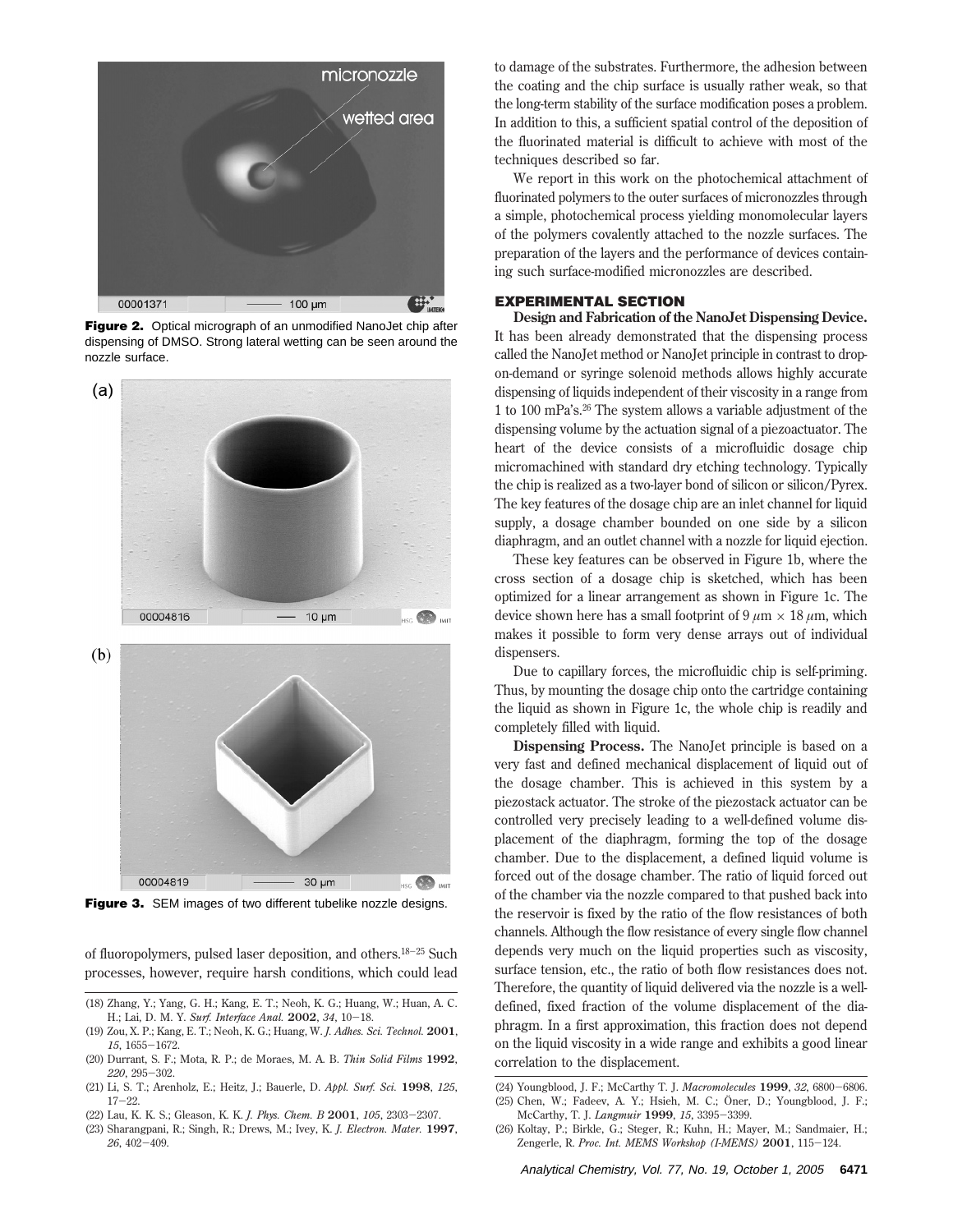

**Figure 4.** Schematic description of the photochemical attachment of a fluoropolymer onto micronozzle surfaces.

**Surface Modification of the Dosing Chip.** A schematic description of the surface modification of the dosing chip is shown in Figure 4. The surface of the chip is initially modified with a self-assembled monolayer of a monochlorsilane bearing a benzophenone group at the other end as reported earlier.<sup>27</sup> The chemical structure of the compound is shown in Figure 4 a. The monochlorosilane moiety reacts with the surface hydroxyl groups of the oxide layer and results in the formation of a well-defined monolayer containing benzophenone groups.

1*H*,1*H*,2*H*,2*H*-Perfluorodecyl acrylate polymer was synthesized at 60 °C by free radical polymerization using bulk monomer and 0.5 mol % AIBN as initiator. Prior to polymerization, the monomer was degassed through repeated freeze-thaw cycles to remove oxygen traces. By varying the initiator concentration and concentration of the monomer, the molecular weight of the polymers can be easily controlled.28 After a polymerization time of 3 h, the resulting polymer was purified through repeated dissolution/ precipitation cycles using Freon and methanol as solvent and nonsolvent, respectively, and dried under vacuum. Some fraction of the polymer was then dissolved again in Freon and dip coated on the micronozzle surface modified with the benzophenone silane. The thicknesses of the thus obtained films were 40-<sup>50</sup> nm according to ellipsometry measurements performed on the same substrates without nozzles. The micronozzle chip was then exposed to UV radiation having a wavelength of 360 nm for 60 min using a high-pressure mecury lamp.

**Chemicals.** 1*H*,1*H*,2*H*,2*H*-Perfluorodecyl) acrylate (Aldrich, 97%) was purified chromatographically over neutral AlO*x*, distilled under vacuum from copper(I) chloride, and stored at  $-30$  °C. Toluene was distilled from sodium after refluxing it overnight. Benzophenone was used as an indicator. Triethylamine was dried by distillation from CaH2, and 1,1,2-trichlorotrifluoroethane (Freon, Fluka) was used as received. Dimethlylchlorosilane was purified by distillation. The other chemicals were used as received.

**Instrumentation.** Ellipsometric measurements were performed on a DRE-XO2 C ellipsometer operating with a 638.2-nm He/Ne laser at 70° incident angle by assuming that the refractive index of the fluoropolymers film is the same as that of the bulk material  $(n = 1.337)$ . Contact angle measurements were performed on the modified chip using a contact angle goniometer (Data Physics Instruments). Stroboscopic images of the dispensing of the fluids were obtained using a Moccon RT Videostrobosope together with a stereolens Leica MZ 16 at  $4\times$  magnification. Microscopic images were obtained using a Zeiss Axioshot microscope at  $10\times$  magnification coupled with a digital camera, Kontron Electronic ProgRess 3008. Gravimetric measurements of the dispensed fluids were performed using a Sartorius SC2 balance, which has an accuracy range of 0.1 *µ*g. Fluorescence measurements were performed using a Bioanalyzer from LaVision Biotec instrument using a 1-mK CY3 40-mer fluorescent marker in  $3 \times$  SSC buffer with 1 M betaine concentration.

#### **RESULTS AND DISCUSSION**

**Surface Modification Using Fluoropolymer.** Detailed studies of the kinetics of the photochemical processes have been reported elsewhere.28 During the irradiation, the benzophenone undergoes an  $n, \pi^*$  transition and abstracts a hydrogen atom from the fluoropolymer followed by a radical-radical coupling process. This leads to a covalent attachment of the polymer to the benzophenone molecule, which in turn is chemically bound to the substrate surface (Figure 4). After completion of the photoreaction, the unbound polymer is removed by solvent extraction. The thickness of films obtained by the photoimmobilization strategies described here generally scales with the square root of the molecular weight of the polymer. For the polymer synthesized here, a film thickness of 12 nm was obtained. Additionally, it is also possible to irradiate the substrates at 260 nm by making use of the  $\pi$ ,  $\pi^*$  transition to generate the biradicaloid intermediate. In this case, very short irradiation times  $(\tau \leq 120 \text{ s})$  can be employed.

It should be noted that only molecules in direct contact with the surface can be covalently attached to the substrate. Accordingly, the thickness and homogeneity of the initially deposited film do not matter as long as the film thickness in all areas is higher than a critical value of roughly  $40-50$  nm (depending on the molecular weight of the polymer). If this is the case, the thickness of the final surface-attached monolayer is completely independent of the thickness of the initially deposited film. This situation is very favorable as it allows for the application of many different techniques of film deposition such as dip coating, painting, and spray coating to name just a few examples. Use of dip coating and photoattachment enables a precise coating of the area to be modified, as the only areas containing the benzophenone silane bind the polymer.

Contact angle measurements of various test liquids on one film obtained by this method are shown in Table 1. It is evident that even quite nonpolar test liquids such as hexadecane show rather high contact angles on the fluorinated surfaces and droplets of such liquids do not spread on the thus modified silicon surfaces, so the adhesion of the droplets to the substrate is relatively weak.

**Dispensing Quality of the Surface-Modified Dosing Chips.** Dispensing low surface tension liquids on unmodified micronozzles is severely distorted due to lateral wetting of the fluid around the micronozzle (Figure 2). Analysis concerning the accuracy of the volume of liquid dispensed by the micronozzle

<sup>(27)</sup> Prucker, O.; Naumann, C. A.; Rühe, J.; Knoll, W.; Frank, C. W. *J. Am. Chem. Soc.* **<sup>1999</sup>**, *<sup>121</sup>*, 8766-8770.

<sup>(28)</sup> Jeyaprakash, S. S. J. D.; Rühe, J. *Langmuir* 2004, 20, 10080-10085.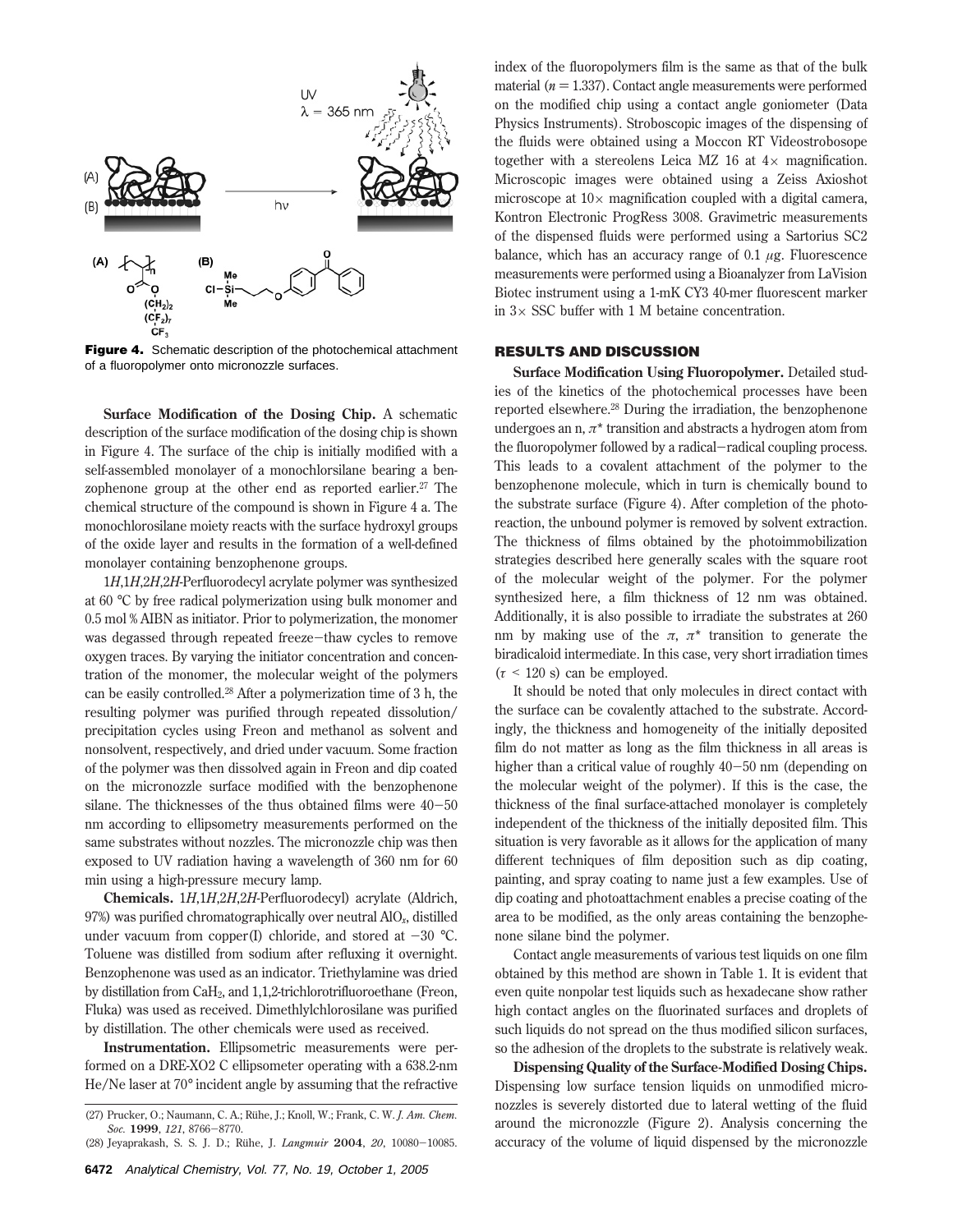

Figure 5. Stroboscopic images of the ejection of a liquid jet with (a) 2-propanol and (b) distilled water.

#### **Table 1. Contact Angle of Various Test Liquids on a Fluoropolymer Modified Silicon Surfaces**

| test liquid     | surface tension<br>at 25 °C (mN/m) <sup>29</sup> | contact.<br>angle (deg) |
|-----------------|--------------------------------------------------|-------------------------|
| dodecane        | 25.4                                             | 69                      |
| cyclohexane     | 24.7                                             | 72                      |
| hexadecane      | 27.1                                             | 78                      |
| methanol        | 22.1                                             | 80                      |
| ethylene glycol | 48.0                                             | 100                     |
| water           | 72.0                                             | 120                     |

was carried out by weighing the mass of the dispensed fluid for each stroke. The nozzle diameter in this case was 80 *µ*m and a 30-*µ*m stroke with an ejection speed of 18 *µ*m/ms was employed. A plot of the volume of the dispensed fluid as a function of the number of dosings for an unmodified chip is shown in Figure 6. In this case, 2-propanol was used as test liquid. It can be clearly seen that the volume of the 2-propanol drops fluctuates randomly from a minimum value of 15.5 nL to a maximum value of 49.2 nL. The average value was 32.6 nL with a standard deviation of 4.9 nL. Accordingly, the largest drops are more than a factor of 3 larger in size than the smallest ones. This deviation arises from the lateral wetting of the dosing chip caused by the low surface tension fluid resulting in uneven drop sizes.

The dosing chips modified with the fluoropolymer show a quite different dispensing behavior compared to the unmodified ones. Figure 5 shows the jet ejection of water and 2-propanol from dosing chips modified with the fluoropolymers as a sequence of different stroboscopic pictures. It is clearly evident from this figure that both 2-propanol and water having surface tensions of 21 and 72 mN/m,29 respectively, can be dispensed in the form of a controlled jet without any lateral wetting. In both cases, the lower surface tension of the modified chips facilitates the complete break-off of both the dispensing fluids thus preventing them from



**Figure 6.** Volume of ejected jet of 2-propanol from an unmodified micronozzle ( $\blacksquare$ ) and a surface-modified micronozzle ( $\bigcirc$ ) against shot number. The solid line indicates the theoretically expected dosage volume for a micronozzle of 80-*µ*m diameter using a 30-*µ*m stroke and ejection speed of 18 *µ*m/ms.

spreading on the surface. This can be seen especially in the last of the stroboscopic images, where in both cases, no deposit is formed at the tip of the nozzle at the end of the dispensing process. When a direct comparison of the different situations depicted in Figure 5 is made, it should be taken into account that the material with the smaller surface tension breaks off more easily, which can be seen by the time lag of  $200 \mu s$  between the fluid ejections of the different liquids. Further analysis concerning the accuracy of the ejected volume was carried out gravimetrically for a micronozzle similar to that used in Figure 6, but modified with the fluoropolymer. The nozzle diameter was also 80 *µ*m, and the dispensing was carried out under similar conditions. A plot of dispensing volume against dosing number for a chip modified with a fluoropolymer is shown in Figure 6. Surface modification of the dosing chip with the fluoropolymer enhances the tearoff of the (29) Jasper, J. J. *J. Phys. Chem. Ref. Data* **1972**, *1*, 841. liquid jet from the nozzle orifice. This results in much smaller